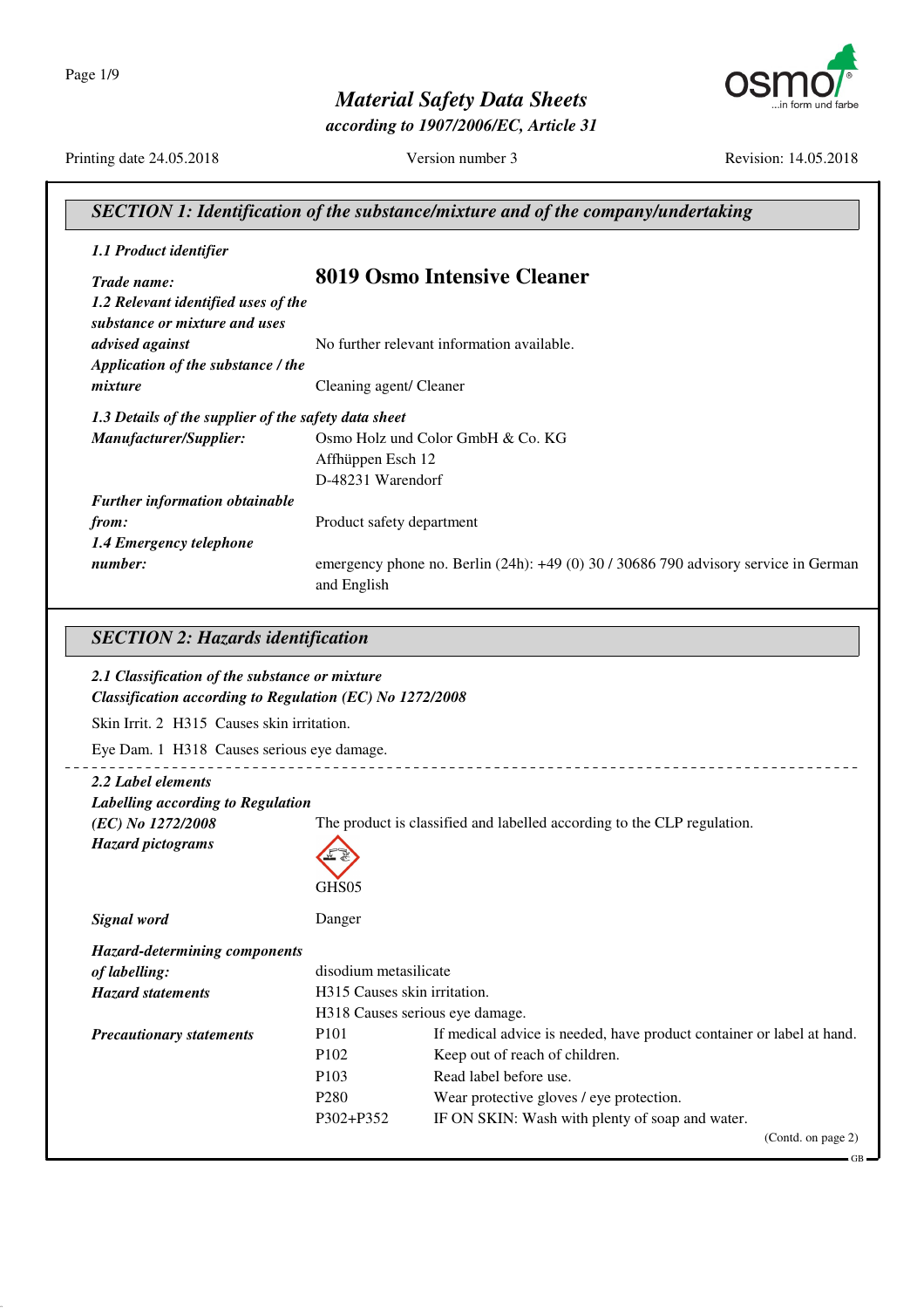

*according to 1907/2006/EC, Article 31*



Printing date 24.05.2018 Version number 3 Revision: 14.05.2018

GB

# *Trade name:* **8019 Osmo Intensive Cleaner**

|                                           |                 | (Contd. of page 1)                                                                 |
|-------------------------------------------|-----------------|------------------------------------------------------------------------------------|
|                                           |                 | P305+P351+P338 If in eyes: Rinse cautiously with water for several minutes. Remove |
|                                           |                 | contact lenses, if present and easy to do. Continue rinsing.                       |
|                                           | <b>P501</b>     | Dispose of contents/container in accordance with national                          |
|                                           |                 | regulations.                                                                       |
| <b>Additional information:</b>            |                 | Reacts with acid under evolution of heat. Risk of splashing!                       |
|                                           |                 | Observe the general safety regulations when handling chemicals.                    |
| 2.3 Other hazards                         |                 | Clean skin thoroughly immediately after handling the product.                      |
| <b>Results of PBT and vPvB assessment</b> |                 |                                                                                    |
| <b>PBT:</b>                               | Not applicable. |                                                                                    |
| $v P v B$ :                               | Not applicable. |                                                                                    |
|                                           |                 |                                                                                    |

#### *SECTION 3: Composition/information on ingredients*

*3.2 Mixtures*

*Description:* Mixture of substances listed below with nonhazardous additions.

| Dangerous components:                         |                                                                                  |         |
|-----------------------------------------------|----------------------------------------------------------------------------------|---------|
| $CAS: 6834-92-0$                              | disodium metasilicate                                                            | $<$ 5%  |
| EINECS: 229-912-9                             | Skin Corr. 1B, H314; $\langle \cdot \rangle$ Acute Tox. 4, H302; STOT SE 3, H335 |         |
| Index number: 014-010-00-8                    |                                                                                  |         |
| CAS: 61791-10-4                               | Quaternary ammonium compounds, coco alkylbis (hydroxyethyl) methyl, ethoxylated, | $<$ 5%  |
|                                               | chlorides                                                                        |         |
|                                               | $\langle \cdot \rangle$ Eye Irrit. 2, H319; Aquatic Chronic 3, H412              |         |
| CAS: 9043-30-5                                | fatty alcohol ethoxylate                                                         | $< 5\%$ |
|                                               | Skin Irrit. 2, H315; Eye Irrit. 2, H319                                          |         |
|                                               | Regulation (EC) No 648/2004 on detergents / Labelling for contents               |         |
| NTA (nitrilotriacetic acid) and salts thereof |                                                                                  | $< 5\%$ |
| <b>Additional information:</b>                | For the wording of the listed hazard phrases refer to section 16.                |         |

#### *SECTION 4: First aid measures*

#### *4.1 Description of first aid measures General information:* Immediately remove any clothing soiled by the product. Take affected persons out into the fresh air. *After inhalation:* Supply fresh air. *After skin contact:* Immediately wash with water and soap and rinse thoroughly. After eye contact: Rinse opened eye for several minutes under running water. Then consult a doctor. *After swallowing:* Do not induce vomiting; call for medical help immediately. Rinse out mouth and then drink plenty of water. *4.2 Most important symptoms and effects, both acute and delayed* No further relevant information available. (Contd. on page 3)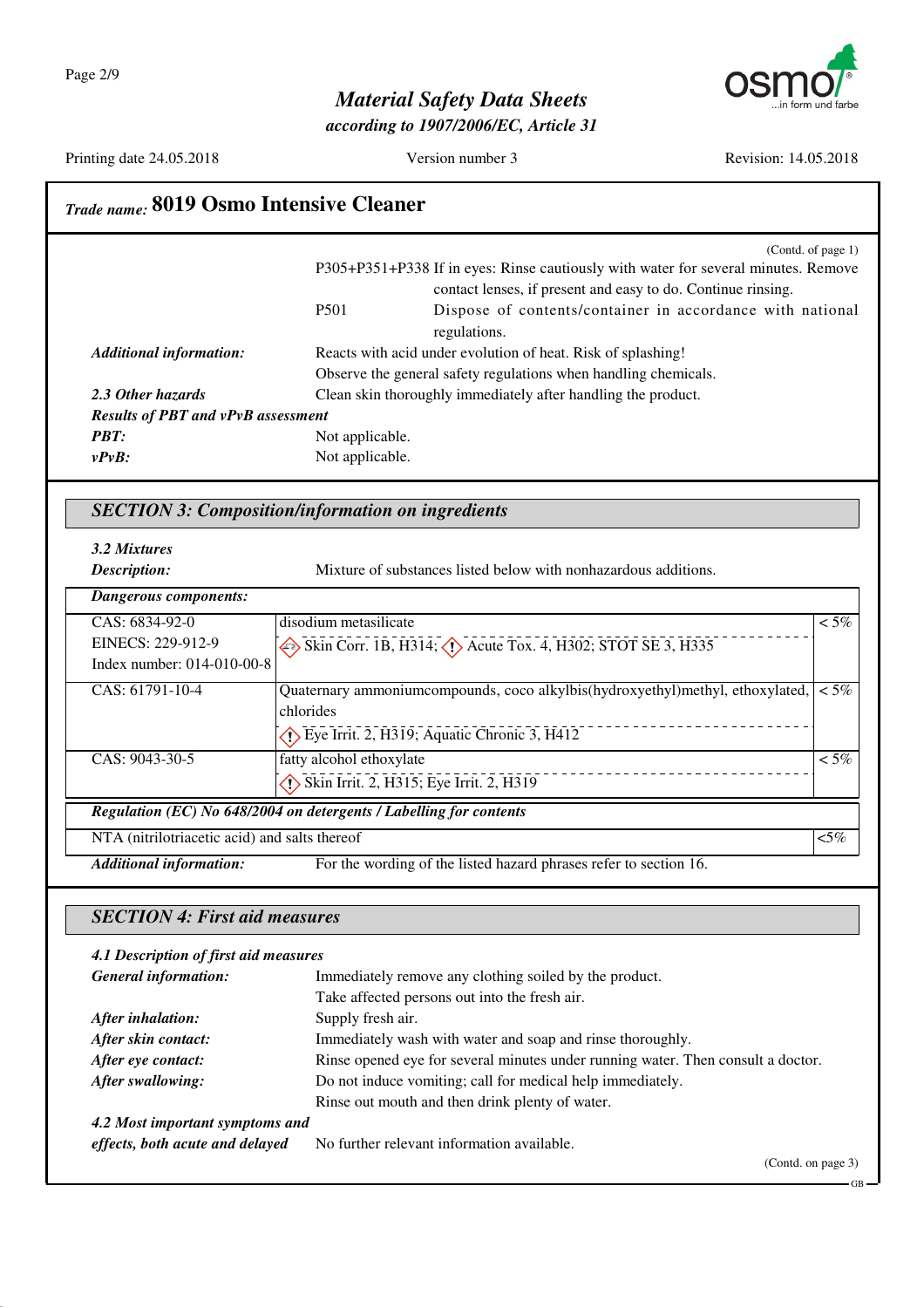Page 3/9



### *Material Safety Data Sheets*

*according to 1907/2006/EC, Article 31*

Printing date 24.05.2018 Version number 3 Revision: 14.05.2018

(Contd. of page 2)

### *Trade name:* **8019 Osmo Intensive Cleaner**

*4.3 Indication of any immediate medical attention and special*

*treatment needed* No further relevant information available.

#### *SECTION 5: Firefighting measures*

| 5.1 Extinguishing media          |                                                                                                         |
|----------------------------------|---------------------------------------------------------------------------------------------------------|
| Suitable extinguishing agents:   | CO2, powder or water spray. Fight larger fires with water spray or alcohol resistant                    |
|                                  | foam.                                                                                                   |
| For safety reasons unsuitable    |                                                                                                         |
| extinguishing agents:            | Water with full jet                                                                                     |
| 5.2 Special hazards arising from |                                                                                                         |
| <i>the substance or mixture</i>  | Formation of toxic gases is possible during heating or in case of fire.                                 |
|                                  | Nitrogen oxides (NOx)                                                                                   |
|                                  | Carbon monoxide (CO)                                                                                    |
| 5.3 Advice for firefighters      | Concentrated product is not flammable.                                                                  |
| <b>Protective equipment:</b>     | Wear self-contained respiratory protective device.                                                      |
| <b>Additional information</b>    | Dispose of fire debris and contaminated fire fighting water in accordance with official<br>regulations. |

#### *SECTION 6: Accidental release measures*

| 6.1 Personal precautions,              |                                                                                         |
|----------------------------------------|-----------------------------------------------------------------------------------------|
| protective equipment and               |                                                                                         |
| <i>emergency procedures</i>            | Ensure adequate ventilation                                                             |
|                                        | Wear protective equipment. Keep unprotected persons away.                               |
| <b>6.2 Environmental precautions:</b>  | Dilute with plenty of water.                                                            |
|                                        | Do not allow to enter sewers/ surface or ground water.                                  |
| 6.3 Methods and material for           |                                                                                         |
| containment and cleaning up:           | Warm water and cleansing agent                                                          |
|                                        | Absorb with liquid-binding material (sand, diatomite, acid binders, universal binders). |
|                                        | Dispose of the material collected according to regulations.                             |
| <b>6.4 Reference to other sections</b> | See Section 7 for information on safe handling.                                         |
|                                        | See Section 8 for information on personal protection equipment.                         |
|                                        | See Section 13 for disposal information.                                                |

#### *SECTION 7: Handling and storage*

| 7.1 Precautions for safe handling Keep receptacles tightly sealed. |                                                      |
|--------------------------------------------------------------------|------------------------------------------------------|
|                                                                    | Use only in well ventilated areas.                   |
|                                                                    | Ensure good ventilation/exhaustion at the workplace. |
|                                                                    | Prevent formation of aerosols.                       |
|                                                                    |                                                      |

(Contd. on page 4)

GB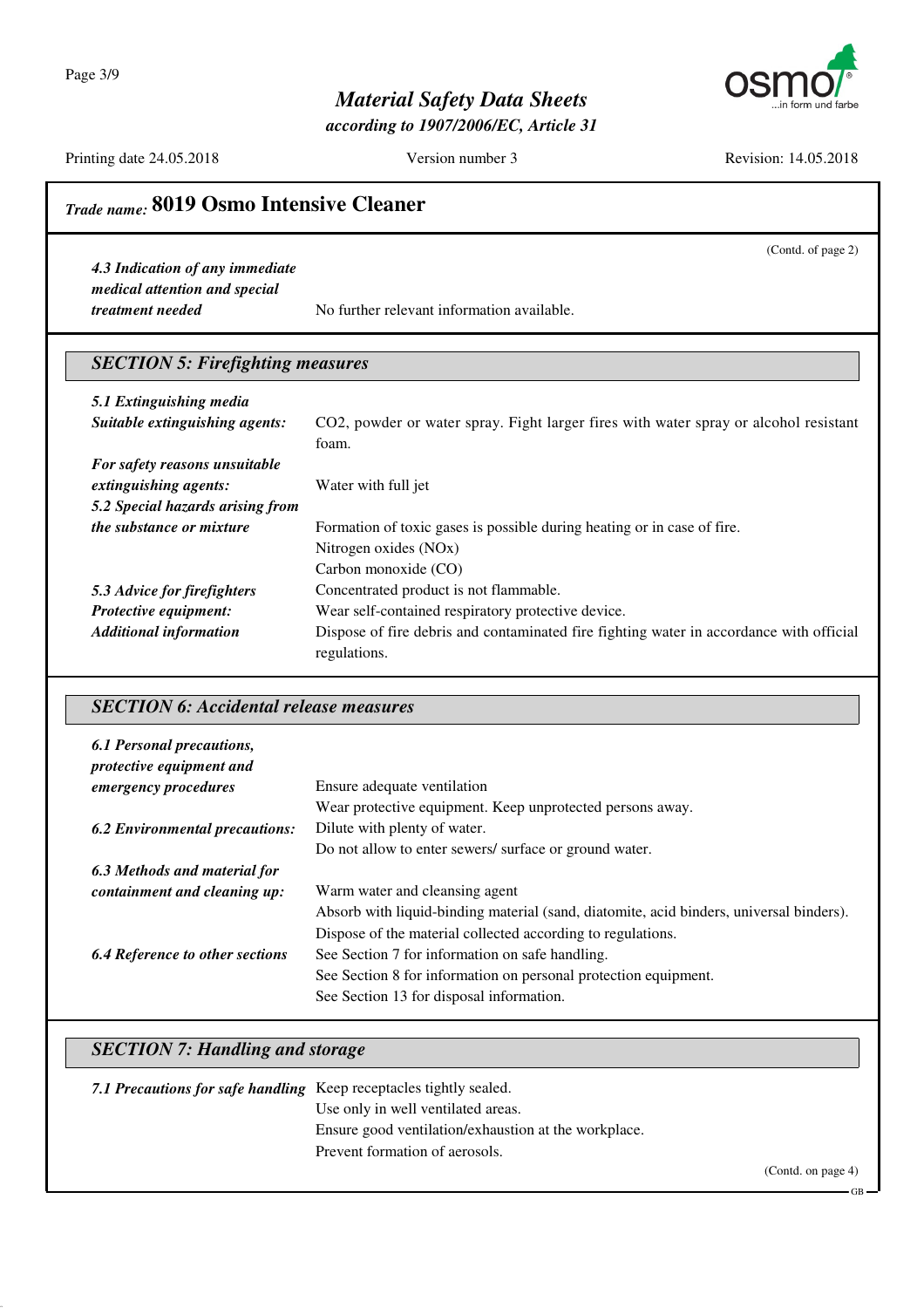

*according to 1907/2006/EC, Article 31*

Printing date 24.05.2018 Version number 3 Revision: 14.05.2018

## *Trade name:* **8019 Osmo Intensive Cleaner**

|                                                                  |                                                           | (Contd. of page 3) |
|------------------------------------------------------------------|-----------------------------------------------------------|--------------------|
| <b>Information about fire - and</b>                              |                                                           |                    |
| explosion protection:                                            | No special measures required.                             |                    |
| 7.2 Conditions for safe storage, including any incompatibilities |                                                           |                    |
| Storage:                                                         |                                                           |                    |
| Requirements to be met by                                        |                                                           |                    |
| storerooms and receptacles:                                      | Store only in the original receptacle.                    |                    |
| Information about storage in one                                 |                                                           |                    |
| common storage facility:                                         | Do not store together with acids.                         |                    |
| <b>Further information about</b>                                 |                                                           |                    |
| storage conditions:                                              | Protect from frost.                                       |                    |
|                                                                  | Keep container tightly sealed.                            |                    |
|                                                                  | Store in cool, dry conditions in well sealed receptacles. |                    |
| 7.3 Specific end use $(s)$                                       | No further relevant information available.                |                    |
|                                                                  |                                                           |                    |

#### *SECTION 8: Exposure controls/personal protection*

| <b>Additional information about</b><br>design of technical facilities:                    | No further data; see item 7.                                                            |
|-------------------------------------------------------------------------------------------|-----------------------------------------------------------------------------------------|
| 8.1 Control parameters<br>Ingredients with limit values that<br>require monitoring at the |                                                                                         |
| workplace:                                                                                | The product does not contain any relevant quantities of materials with critical values  |
|                                                                                           | that have to be monitored at the workplace.                                             |
| <b>Additional information:</b>                                                            | The lists valid during the making were used as basis.                                   |
| 8.2 Exposure controls                                                                     |                                                                                         |
| Personal protective equipment:                                                            |                                                                                         |
| General protective and hygienic                                                           |                                                                                         |
| measures:                                                                                 | Do not carry product impregnated cleaning cloths in trouser pockets.                    |
|                                                                                           | Keep away from foodstuffs, beverages and feed.                                          |
|                                                                                           | Immediately remove all soiled and contaminated clothing                                 |
|                                                                                           | Avoid contact with the eyes and skin.                                                   |
|                                                                                           | Do not inhale gases / fumes / aerosols.                                                 |
|                                                                                           | Wash hands before breaks and at the end of work.                                        |
| <b>Respiratory protection:</b>                                                            | Not necessary if room is well-ventilated.                                               |
| <b>Protection of hands:</b>                                                               | Protective gloves                                                                       |
|                                                                                           | The glove material has to be impermeable and resistant to the product/ the substance/   |
|                                                                                           | the preparation.                                                                        |
|                                                                                           | Selection of the glove material on consideration of the penetration times, rates of     |
|                                                                                           | diffusion and the degradation                                                           |
| <b>Material of gloves</b>                                                                 | The selection of the suitable gloves does not only depend on the material, but also on  |
|                                                                                           | further marks of quality and varies from manufacturer to manufacturer. As the product   |
|                                                                                           | is a preparation of several substances, the resistance of the glove material can not be |
|                                                                                           | calculated in advance and has therefore to be checked prior to the application.         |
|                                                                                           | (Contd. on page 5)                                                                      |
|                                                                                           |                                                                                         |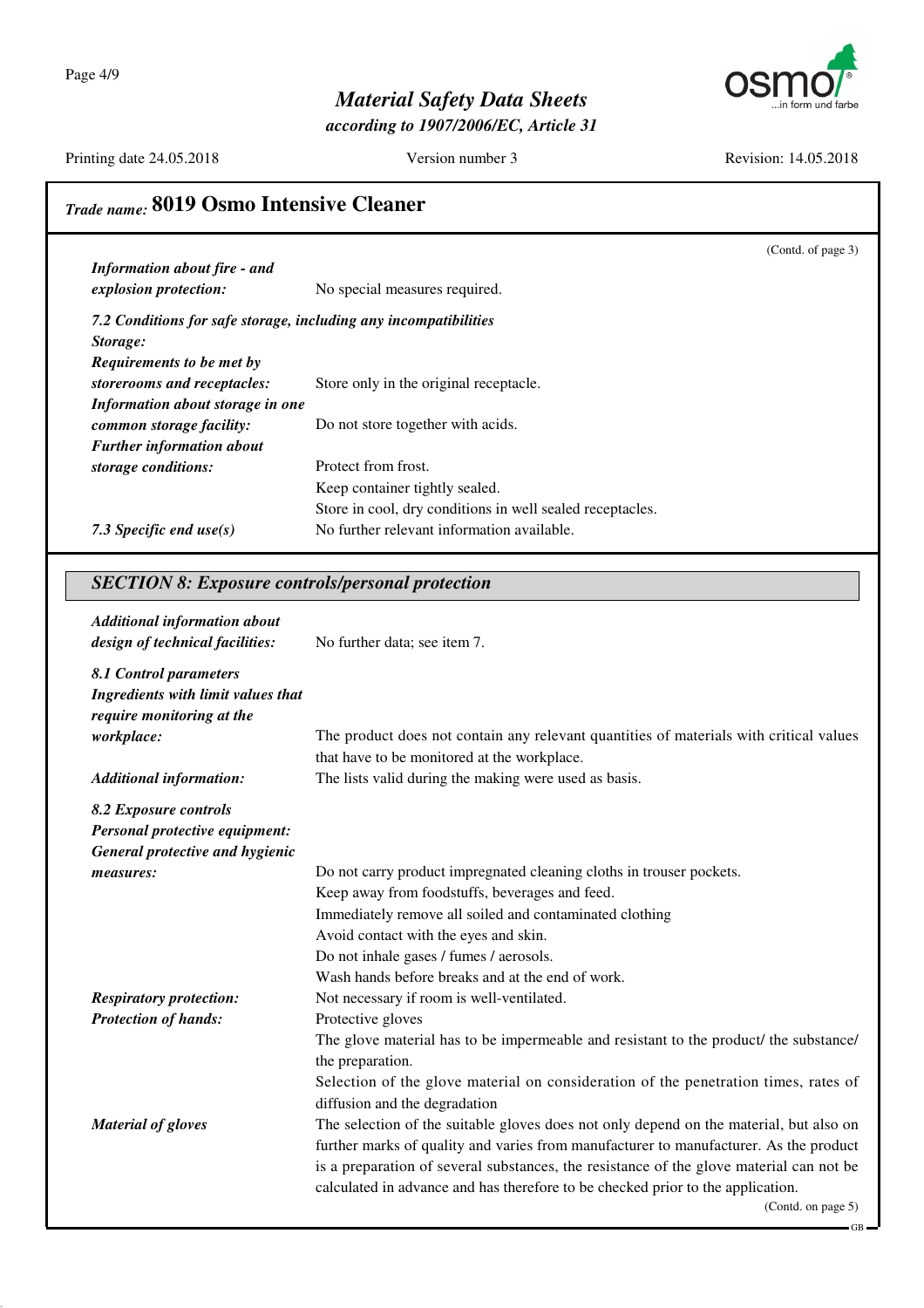

*according to 1907/2006/EC, Article 31*

Printing date 24.05.2018 Version number 3 Revision: 14.05.2018

GB

## *Trade name:* **8019 Osmo Intensive Cleaner**

(Contd. of page 4) *Penetration time of glove material* The exact break trough time has to be found out by the manufacturer of the protective gloves and has to be observed. *For the permanent contact gloves made of the following materials are suitable:* Nitrile rubber, NBR *As protection from splashes gloves made of the following materials are suitable:* Nitrile rubber, NBR *Eye protection:* If risk of splashing: Safety glasses according to EN 166:2001 (e.g. densely closing frame glasses with side protection) *Body protection:* When transferring or diluting: plastic apron

### *SECTION 9: Physical and chemical properties*

| <b>General Information</b>                        |                                               |  |
|---------------------------------------------------|-----------------------------------------------|--|
| Appearance:                                       |                                               |  |
| Form:                                             | Fluid                                         |  |
| Colour:                                           | Pale                                          |  |
| Odour:                                            | Mild                                          |  |
| <b>Odour threshold:</b>                           | Not determined.                               |  |
| pH-value (10 g/l) at 20 °C:                       | 10.9                                          |  |
| Change in condition                               |                                               |  |
| Melting point/freezing point:                     | Undetermined.                                 |  |
| Initial boiling point and boiling range: $100 °C$ |                                               |  |
| <b>Flash point:</b>                               | Not applicable.                               |  |
| Flammability (solid, gas):                        | Not applicable.                               |  |
| <b>Decomposition temperature:</b>                 | Not determined.                               |  |
| Auto-ignition temperature:                        | Product is not selfigniting.                  |  |
| <b>Explosive properties:</b>                      | Product does not present an explosion hazard. |  |
| <b>Explosion limits:</b>                          |                                               |  |
| Lower:                                            | Not determined.                               |  |
| <b>Upper:</b>                                     | Not determined.                               |  |
| Vapour pressure at 20 $^{\circ}$ C:               | 23 hPa                                        |  |
| Density at 20 $\,^{\circ}$ C:                     | 1.068 g/cm <sup>3</sup> (DIN 51757)           |  |
| <b>Relative density</b>                           | Not determined.                               |  |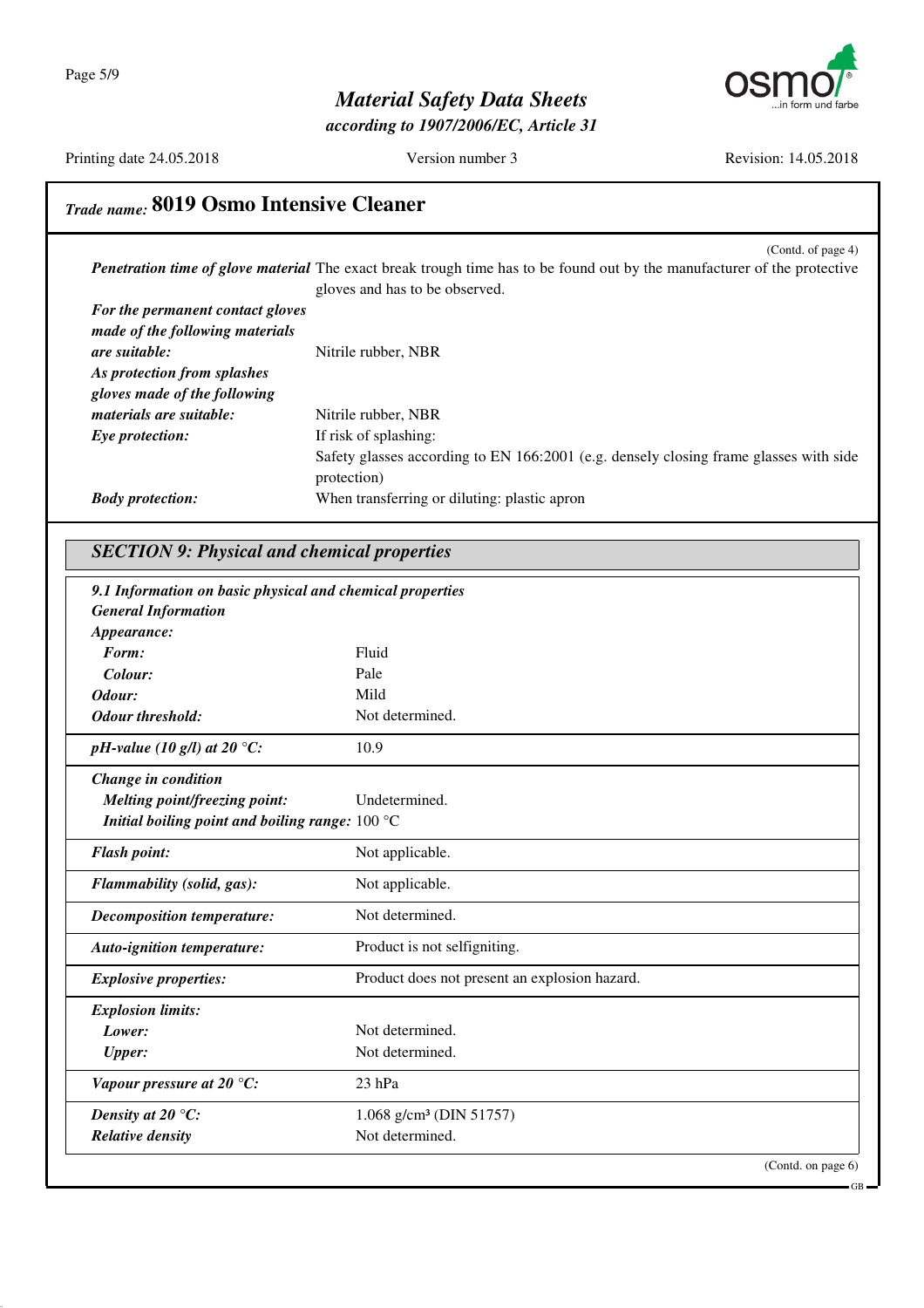

*according to 1907/2006/EC, Article 31*

Printing date 24.05.2018 Version number 3 Revision: 14.05.2018

|                                                           |                                                             | (Contd. of page 5) |
|-----------------------------------------------------------|-------------------------------------------------------------|--------------------|
| <b>Evaporation rate</b>                                   | Not determined.                                             |                    |
| Solubility in / Miscibility with                          |                                                             |                    |
| water:                                                    | Fully miscible.                                             |                    |
| Partition coefficient: n-octanol/water:                   | Not determined.                                             |                    |
| Viscosity:                                                |                                                             |                    |
| Dynamic at 20 $\degree$ C:                                | 32 mPas                                                     |                    |
| Kinematic:                                                | $>$ 30 s (ISO 3mm)                                          |                    |
| 9.2 Other information                                     | No further relevant information available.                  |                    |
| 10.2 Chemical stability<br><b>Thermal decomposition /</b> |                                                             |                    |
| 10.1 Reactivity                                           |                                                             |                    |
| conditions to be avoided:                                 | No decomposition if used according to specifications.       |                    |
| 10.3 Possibility of hazardous                             |                                                             |                    |
| reactions                                                 | Strong exothermic reaction with acids.                      |                    |
| <b>10.4 Conditions to avoid</b>                           | Heating above 80 °C, frost                                  |                    |
|                                                           | Caution! Do not use with other products.                    |                    |
| 10.5 Incompatible materials:                              |                                                             |                    |
| 10.6 Hazardous decomposition                              |                                                             |                    |
| products:                                                 | Carbon monoxide and carbon dioxide<br>Nitrogen oxides (NOx) |                    |

| 11.1 Information on toxicological effects |                                                                                |            |
|-------------------------------------------|--------------------------------------------------------------------------------|------------|
| <b>Acute toxicity</b>                     | Based on available data, the classification criteria are not met.              |            |
| <b>Primary irritant effect:</b>           |                                                                                |            |
| <b>Skin corrosion/irritation</b>          | Causes skin irritation.                                                        |            |
| Serious eye damage/irritation             | Causes serious eye damage.                                                     |            |
| <b>Respiratory or skin sensitisation</b>  | Based on available data, the classification criteria are not met.              |            |
|                                           | <b>CMR</b> effects (carcinogenity, mutagenicity and toxicity for reproduction) |            |
| Germ cell mutagenicity                    | Based on available data, the classification criteria are not met.              |            |
| Carcinogenicity                           | Based on available data, the classification criteria are not met.              |            |
| Reproductive toxicity                     | Based on available data, the classification criteria are not met.              |            |
| <b>STOT-single exposure</b>               | Based on available data, the classification criteria are not met.              |            |
| <b>STOT-repeated exposure</b>             | Based on available data, the classification criteria are not met.              |            |
| <b>Aspiration hazard</b>                  | Based on available data, the classification criteria are not met.              |            |
|                                           |                                                                                | $\sqrt{a}$ |

(Contd. on page 7)

GB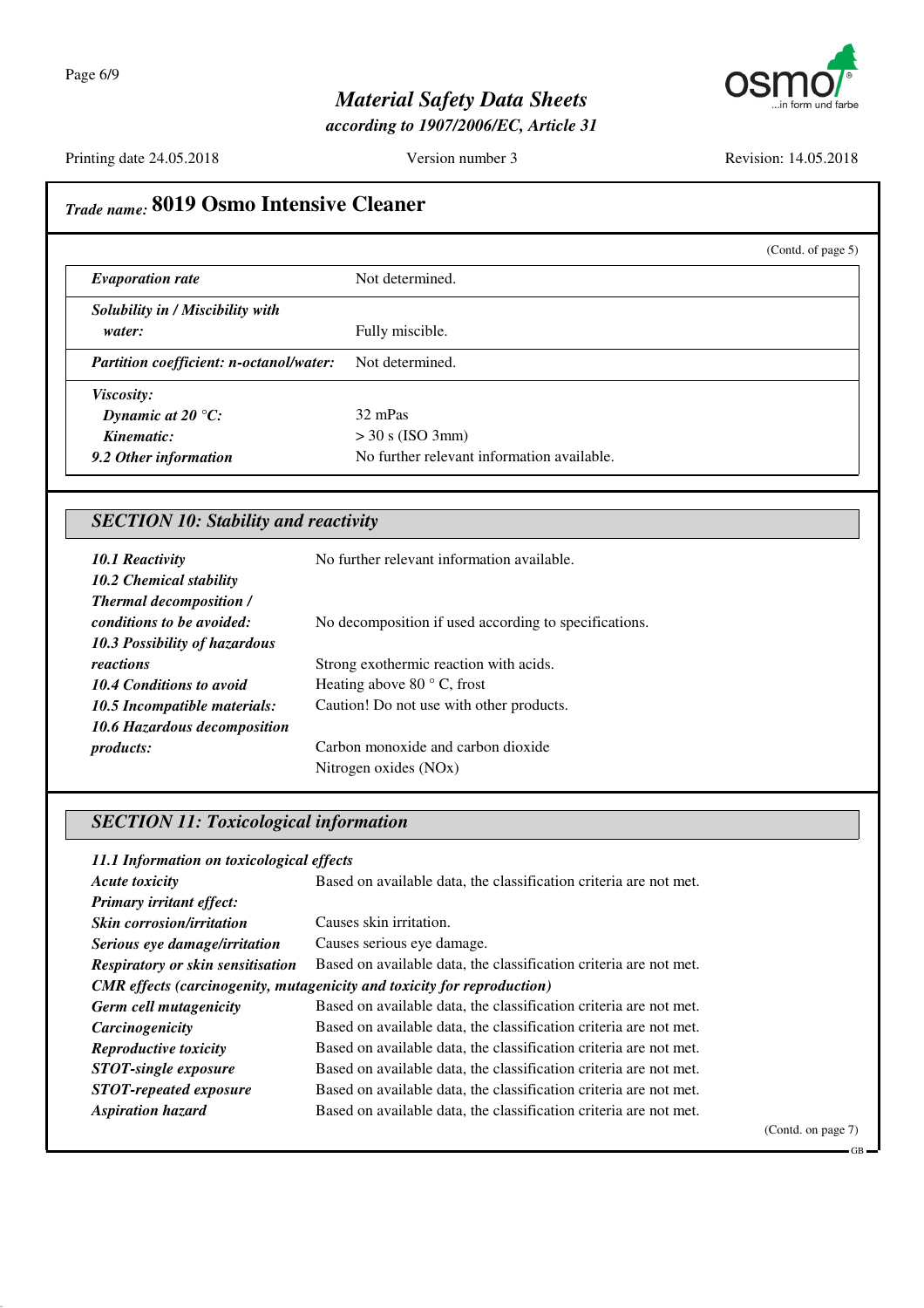

*according to 1907/2006/EC, Article 31*

Printing date 24.05.2018 Version number 3 Revision: 14.05.2018

## *Trade name:* **8019 Osmo Intensive Cleaner**

(Contd. of page 6)

| <b>SECTION 12: Ecological information</b>               |                                                                                 |  |
|---------------------------------------------------------|---------------------------------------------------------------------------------|--|
| 12.1 Toxicity                                           |                                                                                 |  |
| <b>Aquatic toxicity:</b>                                | No further relevant information available.                                      |  |
| 12.2 Persistence and degradability Easily biodegradable |                                                                                 |  |
| <b>Method</b>                                           | OECD (19 days)                                                                  |  |
| <b>Analysing method</b>                                 | 301c                                                                            |  |
| Degree of elimination:                                  | $>90\%$                                                                         |  |
| 12.3 Bioaccumulative potential                          | No further relevant information available.                                      |  |
| 12.4 Mobility in soil                                   | No further relevant information available.                                      |  |
| <b>Ecotoxical effects:</b>                              |                                                                                 |  |
| Remark:                                                 | In dilution no effect of the biological sewage treatment plant.                 |  |
| Additional ecological information:                      |                                                                                 |  |
| $\mathit{COD-value}$ :                                  | $\sim 400$ mg/g                                                                 |  |
| $AOX$ -indication:                                      | free                                                                            |  |
| <b>According to the formulation</b>                     |                                                                                 |  |
| contains the following heavy                            |                                                                                 |  |
| metals and compounds from the                           |                                                                                 |  |
| EU guideline NO. 2006/11/EC:                            | none                                                                            |  |
| <b>General notes:</b>                                   | Water hazard class 2 (German Regulation) (Self-assessment): hazardous for water |  |
|                                                         | Danger to drinking water if even small quantities leak into the ground.         |  |
| 12.5 Results of PBT and vPvB assessment                 |                                                                                 |  |
| PBT:                                                    | Not applicable.                                                                 |  |
| $v P v B$ :                                             | Not applicable.                                                                 |  |
| 12.6 Other adverse effects                              | No further relevant information available.                                      |  |

### *SECTION 13: Disposal considerations*

| 13.1 Waste treatment methods<br><b>Recommendation</b>                           | Must not be disposed together with household garbage. Do not allow product to reach<br>sewage system.                            |  |
|---------------------------------------------------------------------------------|----------------------------------------------------------------------------------------------------------------------------------|--|
| European waste catalogue                                                        |                                                                                                                                  |  |
| aqueous washing liquids and mother liquors<br>$070601*$                         |                                                                                                                                  |  |
| 07 06 99<br>wastes not otherwise specified                                      |                                                                                                                                  |  |
| Uncleaned packaging:<br>Recommendation:<br><b>Recommended cleansing agents:</b> | Packaging may be reused or recycled after cleaning.<br>Water, if necessary together with cleansing agents.<br>(Contd. on page 8) |  |

GB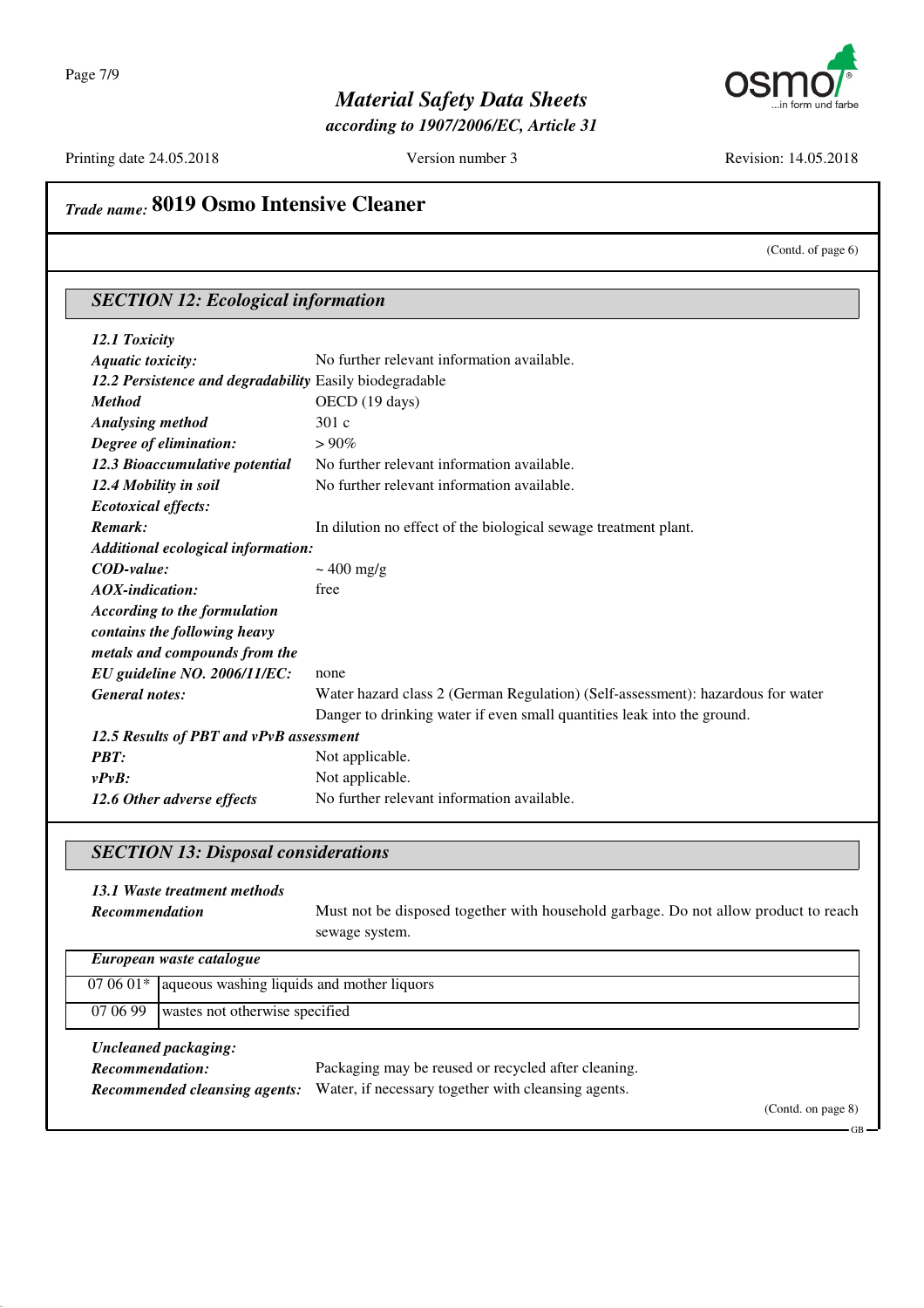

*according to 1907/2006/EC, Article 31*

Printing date 24.05.2018 Version number 3 Revision: 14.05.2018

|                                                                            |                 | (Contd. of page 7) |
|----------------------------------------------------------------------------|-----------------|--------------------|
| <b>SECTION 14: Transport information</b>                                   |                 |                    |
| 14.1 UN-Number<br>ADR, ADN, IMDG, IATA                                     | Void            |                    |
| 14.2 UN proper shipping name<br>ADR, ADN, IMDG, IATA                       | Void            |                    |
| 14.3 Transport hazard class(es)<br>ADR, ADN, IMDG, IATA                    |                 |                    |
| <b>Class</b>                                                               | Void            |                    |
| 14.4 Packing group<br>ADR, IMDG, IATA                                      | Void            |                    |
| <b>14.5 Environmental hazards:</b><br>Marine pollutant:                    | N <sub>o</sub>  |                    |
| 14.6 Special precautions for user                                          | Not applicable. |                    |
| 14.7 Transport in bulk according to Annex II of Marpol<br>and the IBC Code | Not applicable. |                    |
| <b>UN</b> "Model Regulation":                                              | Void            |                    |

### *SECTION 15: Regulatory information*

*15.1 Safety, health and environmental regulations/legislation specific for the substance or mixture*

*National regulations: GISBAU-Code* GISCODE: GG40 *15.2 Chemical safety assessment:* A Chemical Safety Assessment has not been carried out.

#### *SECTION 16: Other information*

This information is based on our present knowledge. However, this shall not constitute a guarantee for any specific product features and shall not establish a legally valid contractual relationship.

| <b>Relevant phrases</b>        | H302 Harmful if swallowed.                              |
|--------------------------------|---------------------------------------------------------|
|                                | H314 Causes severe skin burns and eye damage.           |
|                                | H315 Causes skin irritation.                            |
|                                | H319 Causes serious eye irritation.                     |
|                                | H335 May cause respiratory irritation.                  |
|                                | H412 Harmful to aquatic life with long lasting effects. |
| <b>Department issuing SDS:</b> | product safety department                               |
| Contact:                       | Hr. Dr. Starp                                           |

(Contd. on page 9)

GB